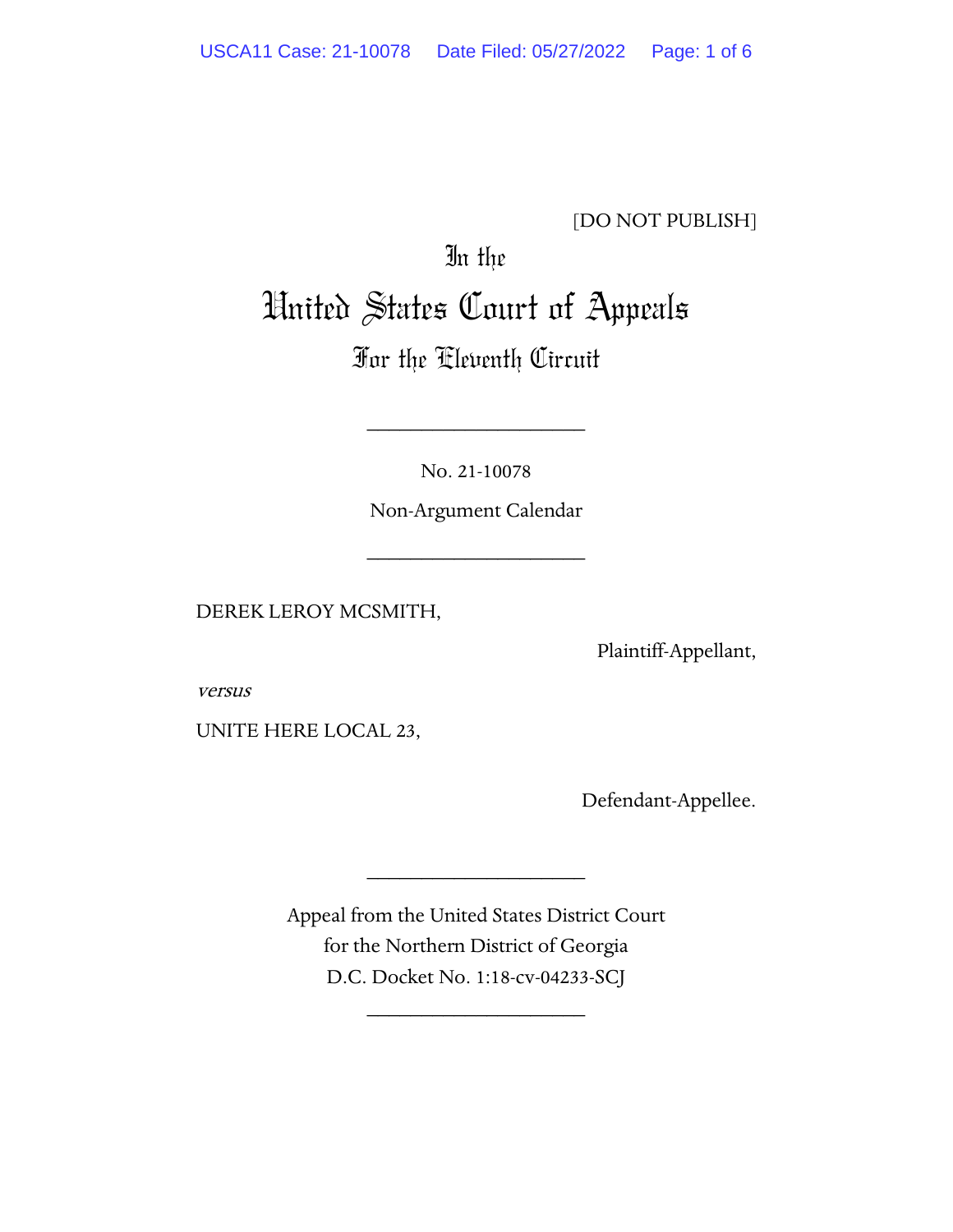2 Opinion of the Court 21-10078

Before WILSON, GRANT, and ANDERSON, Circuit Judges. PER CURIAM:

Derek McSmith appeals from the district court's grant of summary judgment to Unite Here Local 23 in his case alleging that Unite Here Local 23 breached its duty of fair representation, in violation of § 301 of the Labor Management Relations Act of 1987, 29 U.S.C. § 185. McSmith argues that the district court did not make a finding of fact regarding the settlement agreement that he reached with his former employer, HMSHost International, brokered by Unite Here Local 23, and that, despite reaching a settlement agreement, the agreement was not executed, nor was he provided a copy of the terms and conditions or the monetary amount in writing.

We review a district court's grant of summary judgment de novo, viewing all the evidence and drawing all reasonable factual inferences in favor of the nonmoving party. Boyle v. City of Pell City, 866 F.3d 1280, 1288 (11th Cir. 2017).

Appellants are required to identify any issues specifically and clearly that they want us to address in their initial briefs. Access Now, Inc. v. Sw. Airlines Co., 385 F.3d 1324, 1330 (11th Cir. 2004). Any legal arguments that were not briefed before us are deemed abandoned and we will not consider their merits. Id.; see also Greenbriar, Ltd. v. City of Alabaster, 881 F.2d 1570, 1573 n.6 (11th Cir. 1989) (holding that a party waives an issue by failing to include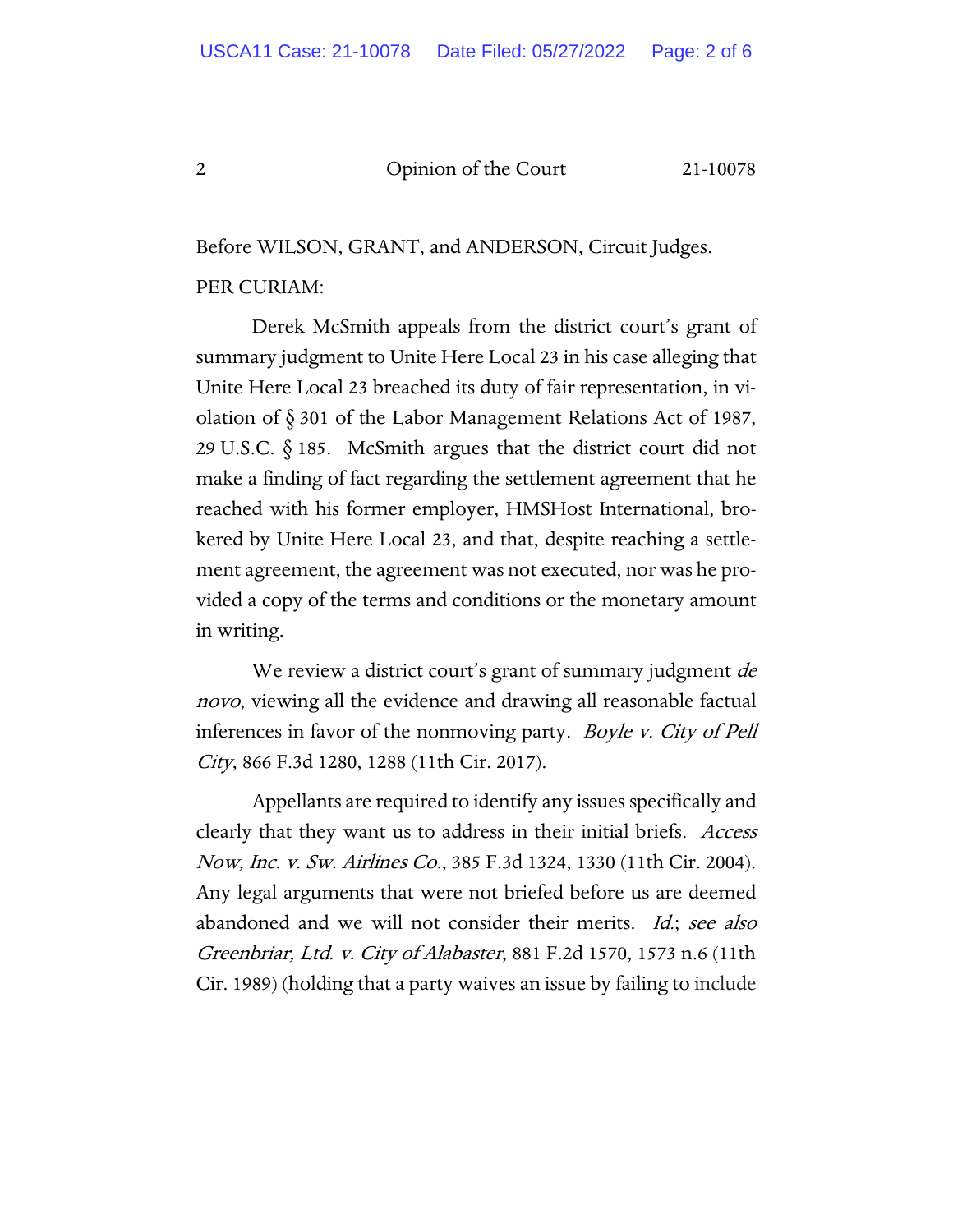21-10078 Opinion of the Court 3

substantive argument as to an issue and only making a passing reference to the order appealed from). While *pro se* briefs should be liberally construed, issues not briefed on appeal by a *pro se* litigant are deemed abandoned. [Timson v. Sampson,](https://1.next.westlaw.com/Link/Document/FullText?findType=Y&serNum=2015343361&pubNum=0000506&originatingDoc=Id75d9e82cd1f11ddb5cbad29a280d47c&refType=RP&fi=co_pp_sp_506_874&originationContext=document&transitionType=DocumentItem&contextData=(sc.History*oc.Search+Result)#co_pp_sp_506_874) 518 F.3d 870, 874 [\(11th Cir.](https://1.next.westlaw.com/Link/Document/FullText?findType=Y&serNum=2015343361&pubNum=0000506&originatingDoc=Id75d9e82cd1f11ddb5cbad29a280d47c&refType=RP&fi=co_pp_sp_506_874&originationContext=document&transitionType=DocumentItem&contextData=(sc.History*oc.Search+Result)#co_pp_sp_506_874) 2008).

Summary judgment is appropriate if the movant demonstrates that there is no genuine issue as to any material fact and is entitled to judgment as a matter of law.  $Id$ ; Fed. R. Civ. P. 56(a). The party moving for summary judgment has the initial burden of informing the district court of the basis for its motion and identifying those portions of the pleadings, depositions, answers to interrogatories, and admissions on file, together with the affidavits, if any, which it believes demonstrate the absence of a genuine issue of material fact. Celotex Corp. v. Catrett, 477 U.S. 317, 323 (1986). The motion should be granted so long as whatever is before the district court demonstrates that the standard for the entry of summary judgment, as outlined in Rule 56(a), is satisfied. *Id.* 

Once the moving party has properly supported its motion for summary judgment, the burden shifts to the nonmoving party to come forward with specific facts showing that there is a genuine issue for trial. Matsushita Elec. Indus. Co. v. Zenith Radio Corp., 475 U.S. 574, 587 (1986). Where the record taken as a whole could not lead a rational trier of fact to find for the nonmoving party, there is no genuine issue of material fact. *Id.* If a party fails to properly support an assertion of fact or fails to properly address another party's assertion of fact as required by Rule 56(a), the court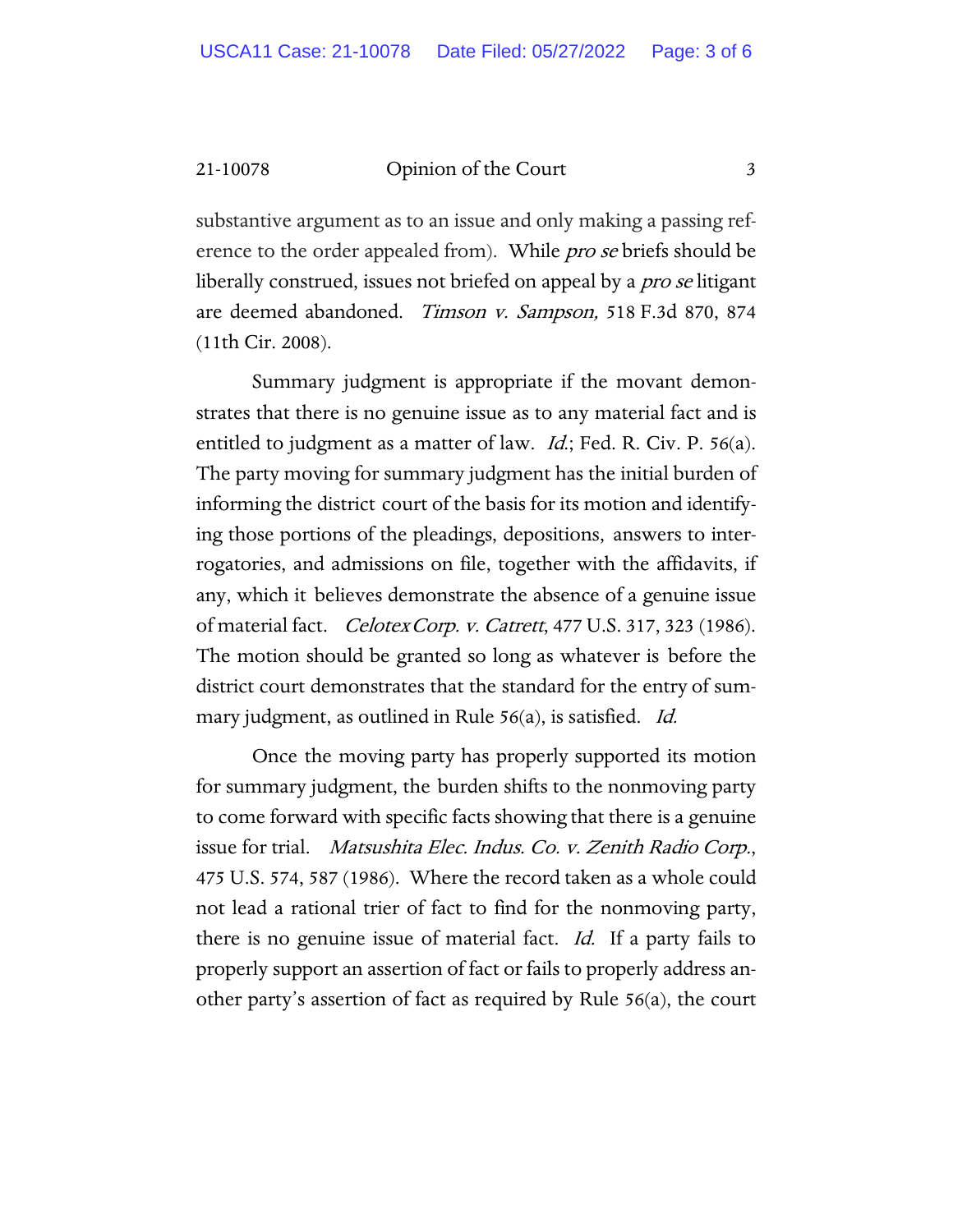#### 4 Opinion of the Court 21-10078

may consider the facts undisputed for purposes of the motion. Fed. R. Civ. P.  $56(e)(2)$ . Similarly, if a party fails to properly support an assertion of fact or fails to properly address another party's assertion of fact as required by Rule 56(a), the court may grant summary judgment if the motion and supporting materials, including the undisputed facts, show that the movant is entitled to it. Fed. R. Civ. P. 56(e)(3).

A labor union has a statutory duty of fair representation to serve the interests of all members without hostility or discrimination toward any, to exercise its discretion with complete good faith and honesty, and to avoid arbitrary conduct. Vaca v. Sipes, 386 U.S. 171, 177 (1967). A union breaches its duty only if its actions toward members are arbitrary, discriminatory, or in bad faith. Id. at 190. A union's actions are arbitrary only if, in light of the factual and legal landscape at the time of the union's actions, the union's behavior is so far outside a wide range of reasonableness as to be irrational. Air Line Pilots Ass'n, Int'l v. O'Neill, 499 U.S. 65, 67 (1991). A union has broad discretion in prosecuting grievance complaints, which includes not only the right to settle the dispute short of arbitration but also to refuse to initiate the first steps in the appeal procedure when it believes the grievance to be without merit. See Turner v. Air Transport Dispatchers' Ass'n, 468 F.2d 297, 300 (5th Cir. 1972).

We have held that a union is allowed considerable latitude in its representation of employees because the grievance and arbitration process is not conducted in a judicial forum and union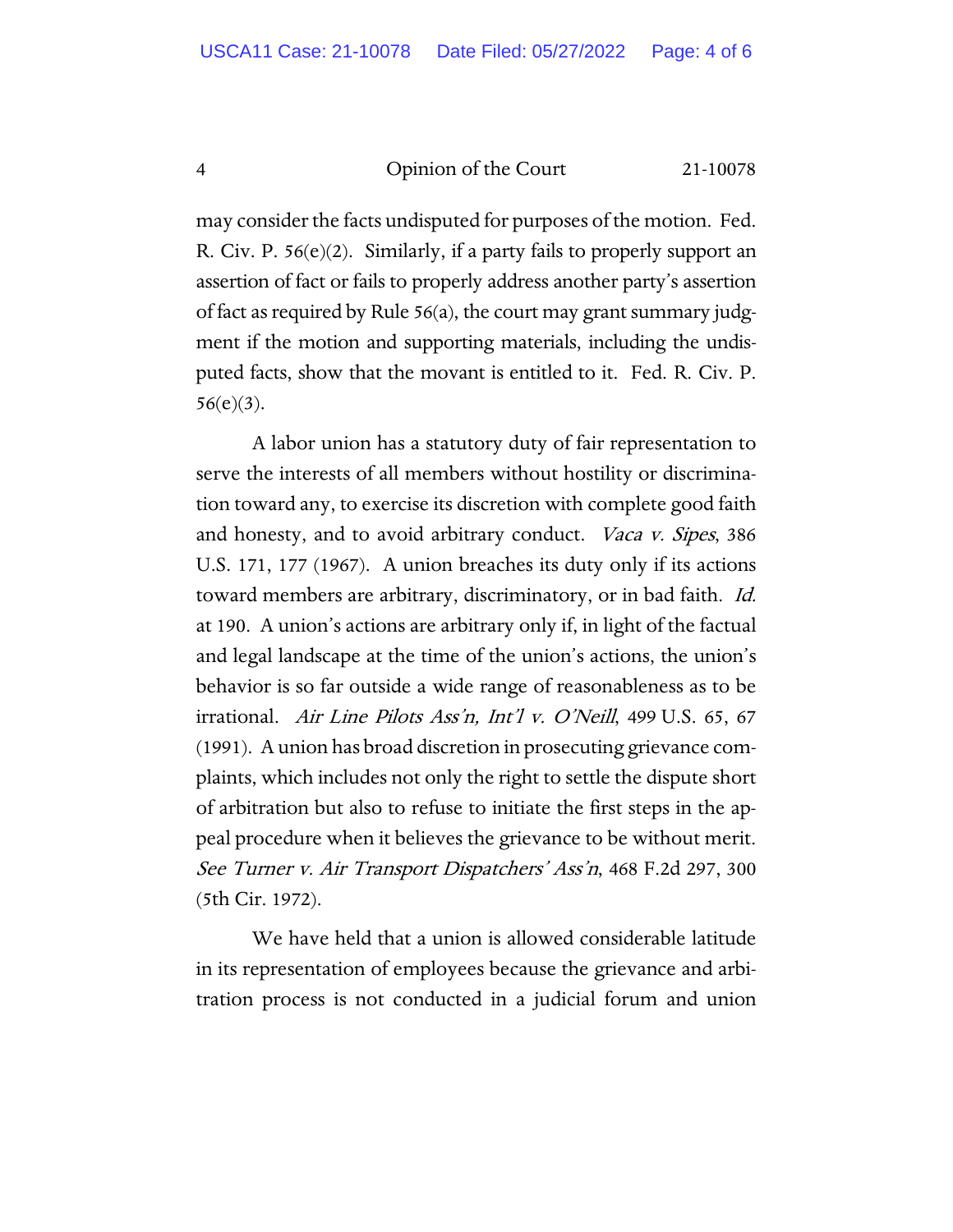21-10078 Opinion of the Court 5

representatives are not held to strict standards of trial advocacy. Harris v. Schwerman Trucking Co., 668 F.2d 1204, 1206 (11th Cir. 1982). Neither negligence on the part of the union, nor a mistake in judgment, is sufficient to support a claim that the union acted in an arbitrary and perfunctory manner. Id. The claimant must demonstrate that the union acted with reckless disregard for the employee's rights or was grossly deficient in its conduct to establish a claim for breach of the duty of fair representation. *Id.* at 1207.

McSmith did not fully brief the issue of the district court's grant of summary judgment to Unite Here Local 23, and thus, he has abandoned any challenge to summary judgment on appeal. Nevertheless, the district court did not err when it granted summary judgment to Unite Here Local 23 because the undisputed facts reflect that Unite Here Local 23 did not breach its duty of fair representation to McSmith. McSmith testified at his deposition that Local 23 did not discriminate against him, and he does not allege, nor does the record reflect, that Local 23 acted arbitrarily when it declined to pursue his termination grievance.

Although McSmith alleged that Local 23 acted in bad faith, the record does not reflect that contention. The undisputed facts reflect that Local 23's decision as to whether to pursue grievances to arbitration was a discretionary one, and under binding law in this Circuit, a union has the discretion to settle short of arbitration a grievance that it believes has no merit. *See Turner*, 468 F.2d at 300. Given the fact that McSmith was caught sleeping while clocked in for work, which constituted conduct for which Local 23